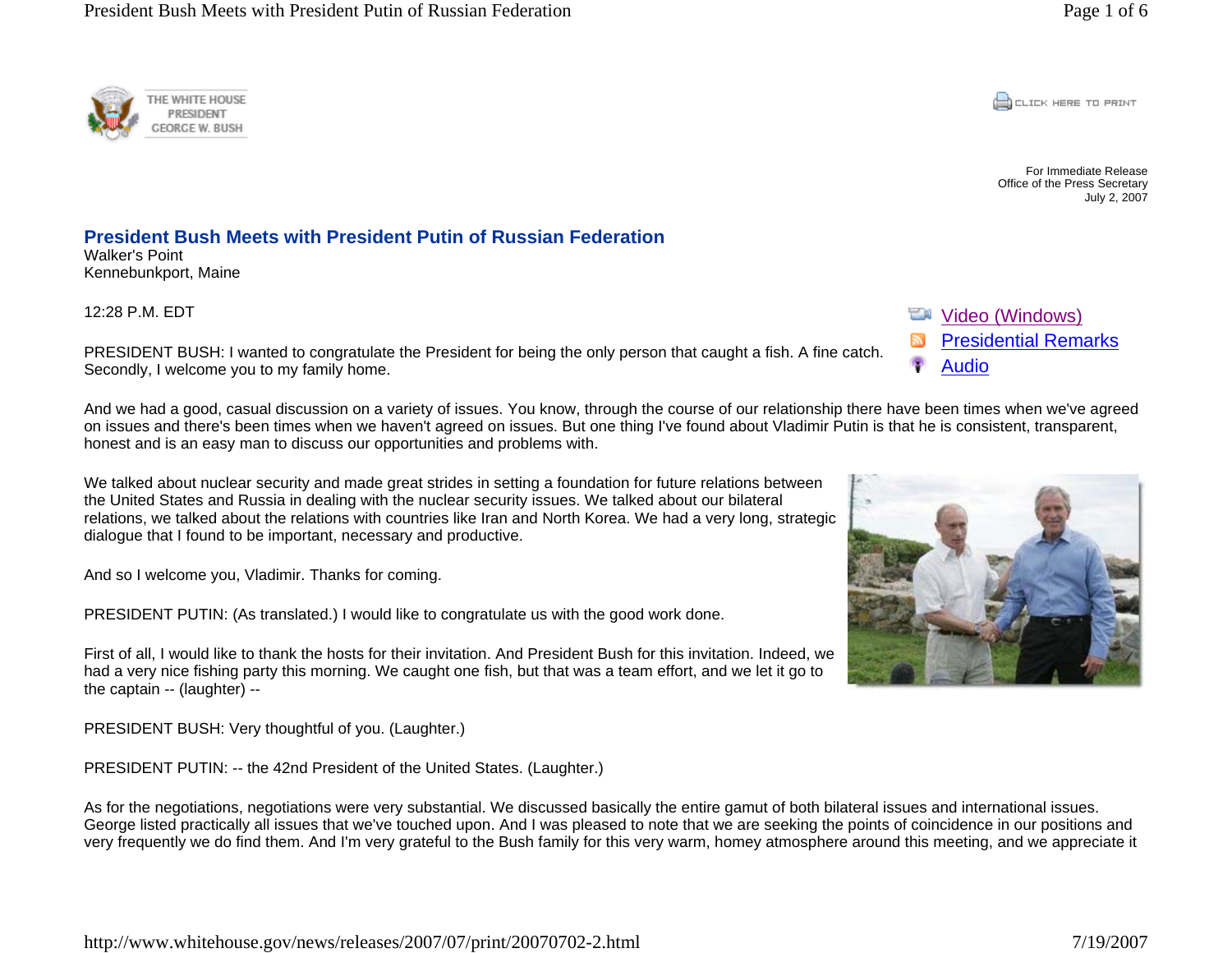## very much.

I do believe that we have to learn something from the older generation. And the attitude shown both to me and to the members of my delegation was way beyond the official and protocol needs. And, additionally, we had an opportunity to have a look at this part of the United States, a fantastic place. We've seen the warmth and the very positive attitude of the people around here and use this opportunity to say to them that we appreciate their warmness and we are grateful for their very warm reception of us.

Mind you, the fish that we caught, we've let it free. (Laughter.)

PRESIDENT BUSH: A couple of questions. Tony, you going to call on them? Hold on, please. Please. Tony.

Deb, yes.

Q Mr. President, I have a question for either one, or both of you.

PRESIDENT BUSH: Either one of us, okay -- or both of us.

Q Both of you. For you, sir, were you successful in getting President Putin's support for tough sanctions, like cargo inspections against Iran?

PRESIDENT BUSH: We spent a lot of time talking about the Iranian issue, and we both agree -- excuse me, go ahead. We spent a lot of time talking about the Iranian issue. I am concerned about the Iranians' attempt to develop the technologies, know-how to develop a nuclear weapon. The President shares that -- I'm a little hesitant to put words in his mouth, but I think he shares that same concern. After all, this is an issue we've been talking about for about six years.

And I have come to the conclusion that when Russia and America speaks with, you know, along the same lines, it tends to have an effect. And, therefore, I appreciate very much the Russian attitude in the United Nations. I have been counting on the Russian's support to send a clear message to the Iranians, and that support and that message is a strong message, and, hopefully, we'll be able to convince the regime that we have no problems with the people in Iran, but we do have a problem with a regime that is in defiance of international norm. And so we discussed a variety of ways to continue sending a joint message.

And, by the way, one other issue that I didn't mention in my opening my comments that I think you'll find interesting is that President Putin proposed a regional approach to missile defense; that we ought to work together bilaterally, as well as work through the Russia-NATO Council. And I'm in strong agreement with that concept.

That's all I've got to say, Deb. Have you got something else?

Q Well, I still would like to know --



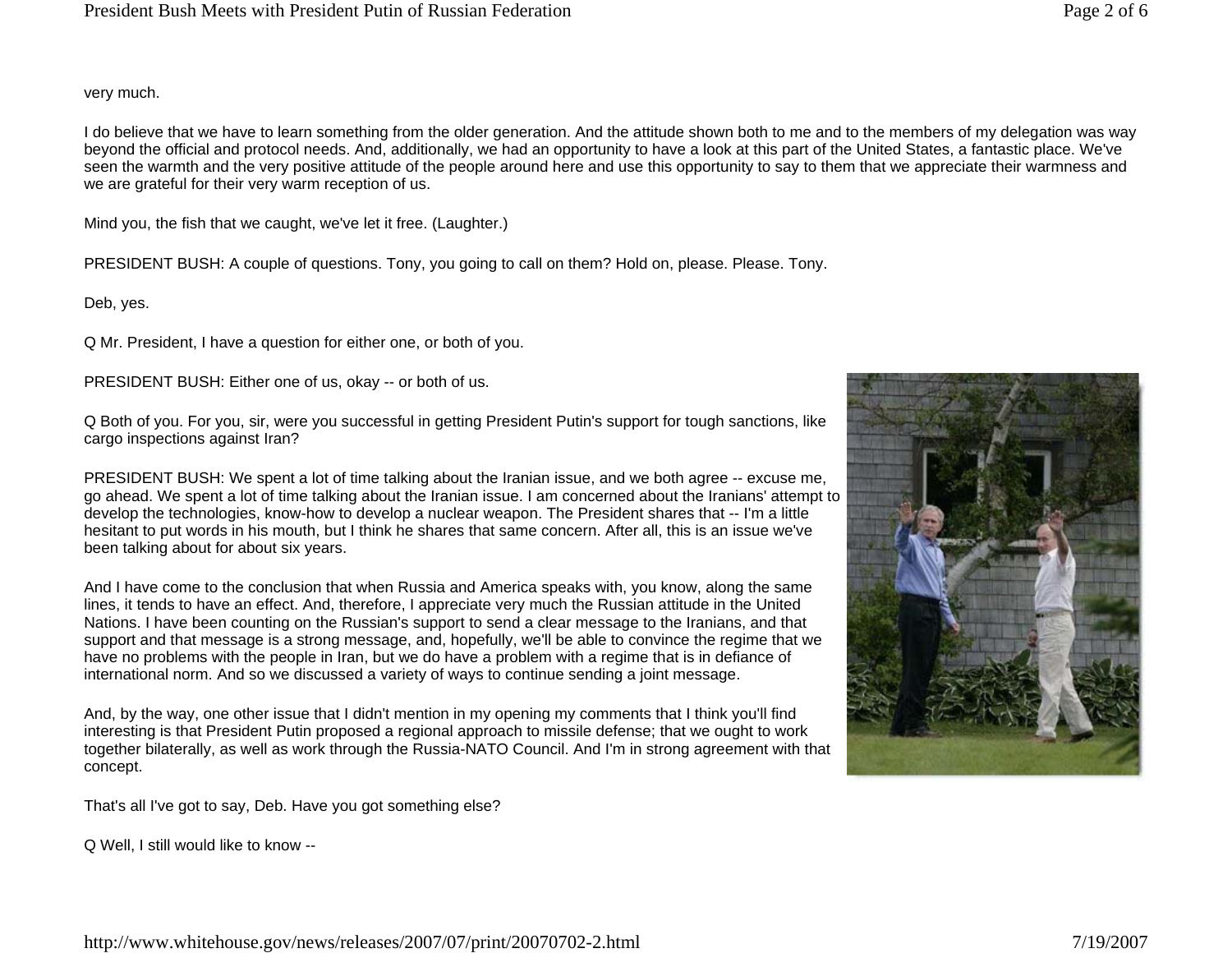PRESIDENT BUSH: You just got wedged out, sorry.

Q I still would like to know if you're far apart on how tough the sanctions should be.

PRESIDENT BUSH: We're close on recognizing that we've got to work together to send a common message.

Q Okay.

PRESIDENT PUTIN: So far, we have managed to work within the framework of the Security Council, and I think we will continue to be successful on this front. Recently, we've seen some signals coming from Iran with regard to interaction, cooperation with the IAEA. Mr. Solana also brings us some positive data and information. I think all of this would contribute to further, substantial intercourse on this issue.

Q -- Mr. Putin made a proposal for anti-ballistic missile cooperation between Russia and the United States. And you called it "interesting." In which direction your cooperation? And what's wrong with European countries using this calculation? And if it is no breakthrough in the foreseeable future, maybe it's a time to make a (inaudible)? Thank you.

PRESIDENT BUSH: Thanks. It's more than an interesting idea, it's an idea that we're following up on through consultative meetings, which we've started. And as I told you, the President made a very -- I thought a very constructive and bold, strategic move, and that is why don't we broaden the dialogue and include Europe, through NATO and the Russia-NATO Council -- I don't know if want to expand on that, or not.

PRESIDENT PUTIN: Oh, I have to answer that, too? As President Bush has already said, we do support the idea of the continued consultations on this score. At the same time, we do believe that the number of parties to this consultation could be expanded through the European countries who are interested in resolving the issue. And the idea is to achieve this through the forum of the Russia-NATO Council.

But our proposal is not limited to this only. We propose establishing an information exchange center in Moscow. We've agreed on that a few years back; it's time now to put this decision into practice. This is not yet all. A similar center could be established in one of the European capitals, in particular, in Brussels, for example. This could have been a single system that would work on line.

In this case, there would be no need to place any more facilities in Europe -- I mean, these facilities in Czech Republic and the missile base in Poland. And if need be, we are prepared to involve in this work, not only the Gabala radar, which we rent from the Azerbaijanis -- if necessary, we are prepared to modernize it. And if that is not enough, we would be prepared to engage in this system also a newly built radar, early warning system in the south of Russia.

Such cooperation I believe would result in raising to an entirely new level the quality of cooperation between Russia and the United States. And for all practical purposes, this would lead to a gradual development of strategic partnership in the area of security.

As for the Europeans, well, it's their choice; each and every country will have to decide whether it wants to be part of the system or not. But it would be clear to even a layman, if a country doesn't decide in a strategic partnership, this choice would determine the position of any country both in economic terms and on the political arena in the final analysis, in the long term.

Therefore, I'm confident that there will be interstate partners or parties in Europe.

http://www.whitehouse.gov/news/releases/2007/07/print/20070702-2.html 7/19/2007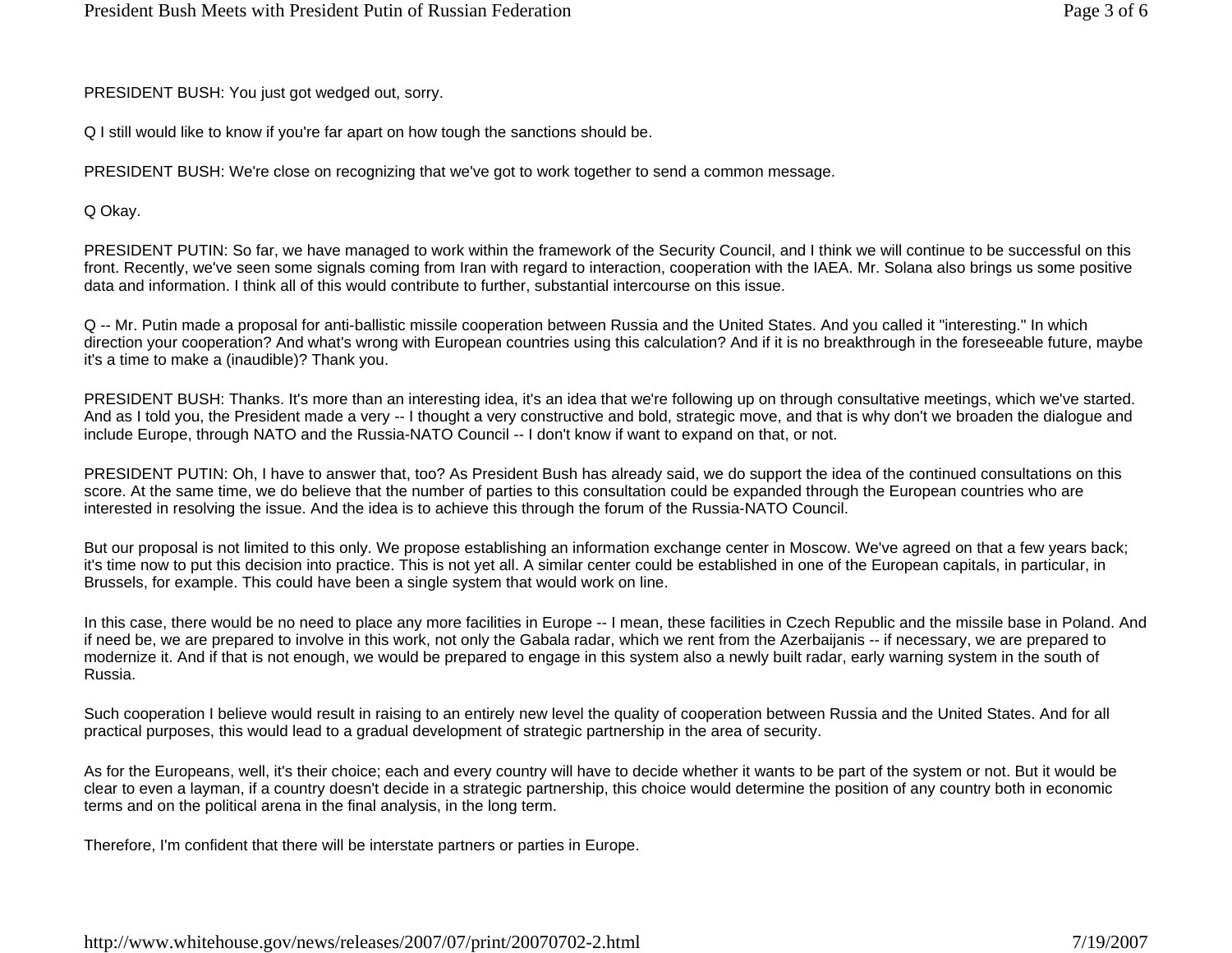Q Mr. President, six years ago, you seemed to have formed a bond with President Putin, when you said you had gotten a sense of his soul. Do you still feel that you trust him? And how troubled are you by the political freedoms -- the state of political freedoms in Russia?

And President Putin, do you appreciate advice from Washington about democracy in Russia?

PRESIDENT BUSH: Here's the thing when you're dealing with a world leader, you wonder whether or not he's telling the truth or not. I've never had to worry about that with Vladimir Putin. Sometimes he says things I don't want to hear, but I know he's always telling me the truth. And you don't have to guess about his opinions, which makes it a lot easier to do -- to find common ground.

And so you ask, do I trust I him? Yes, I trust him. Do I like everything he says? No. And I suspect he doesn't like everything I say. But we're able to say it in a way that shows mutual respect.

Take missile defense. He just laid out a vision. I think it's very sincere. I think it's innovative. I think it's strategic. But as I told Vladimir, I think that the Czech Republic and Poland need to be an integral part of the system. And the only way I know how to find common ground on complicated issues is to share my thoughts, and that's what he does with me. And so I've had a very constructive relationship.

Obviously, you know -- I'll let him talk about his view of democracy, but I will tell you, at the G8 in St. Petersburg, he did a very interesting thing. You might remember the dinner when you said, anybody who has got any doubts about democracy, ask me questions. And I remember part of my discussions with him about whether or not the -- you know, how -- the relations between the government and the press, you'll be amazed to hear. He strongly defends his views, and you can listen to him yourself, right now. But ours is a relationship where I feel very comfortable bringing up and asking him why he's made decisions he's made.

PRESIDENT PUTIN: Speaking of common democratic values, we are guided by the idea and principle that these are important both for you and for us. In the last 15 years, Russia has undergone a very serious transformation. It has to do with changes in the political system and in the economic system, as well.

Of course, it has considerable social repercussions and consequences. All of these taken together has determined the way our transition and our society has been developing and forming. Even in the, shall we say, sustainable democracies, mature democracies, we see basically the same problems, the same issue that they have to deal with. It has to do with the relationship with the media; it has to do with human rights and the right for private life being beyond the control of the government and the state. If you remember how Larry King tortured the former CIA Director, you would also understand that there are some other problems and issues, as well, in this world. (Laughter.) And I cannot even repeat all the things that were said then.

We have common problems. And we are prepared to listen to each other. The only thing that we would never, never accept is these tools -- this leverage being used to interfere into our domestic affairs to make us do things the way we would do not see fit. In our dialogue, in our contacts with President Bush, we always discuss these things and, as he says, it's frankly and straightly, and we are always constantly engaged in the dialogue geared to making things better in Russia and elsewhere.

I do not always agree with him, but we never engage in paternalism. We do not assume mentors' tone. We always talk as friends.

Q Mr. President, how do you evaluate the relations between Russia and the U.S. right now? Are they in crisis or not? And what is the legacy you are planning to leave to your successor? Also, since for you both this is your final year in office --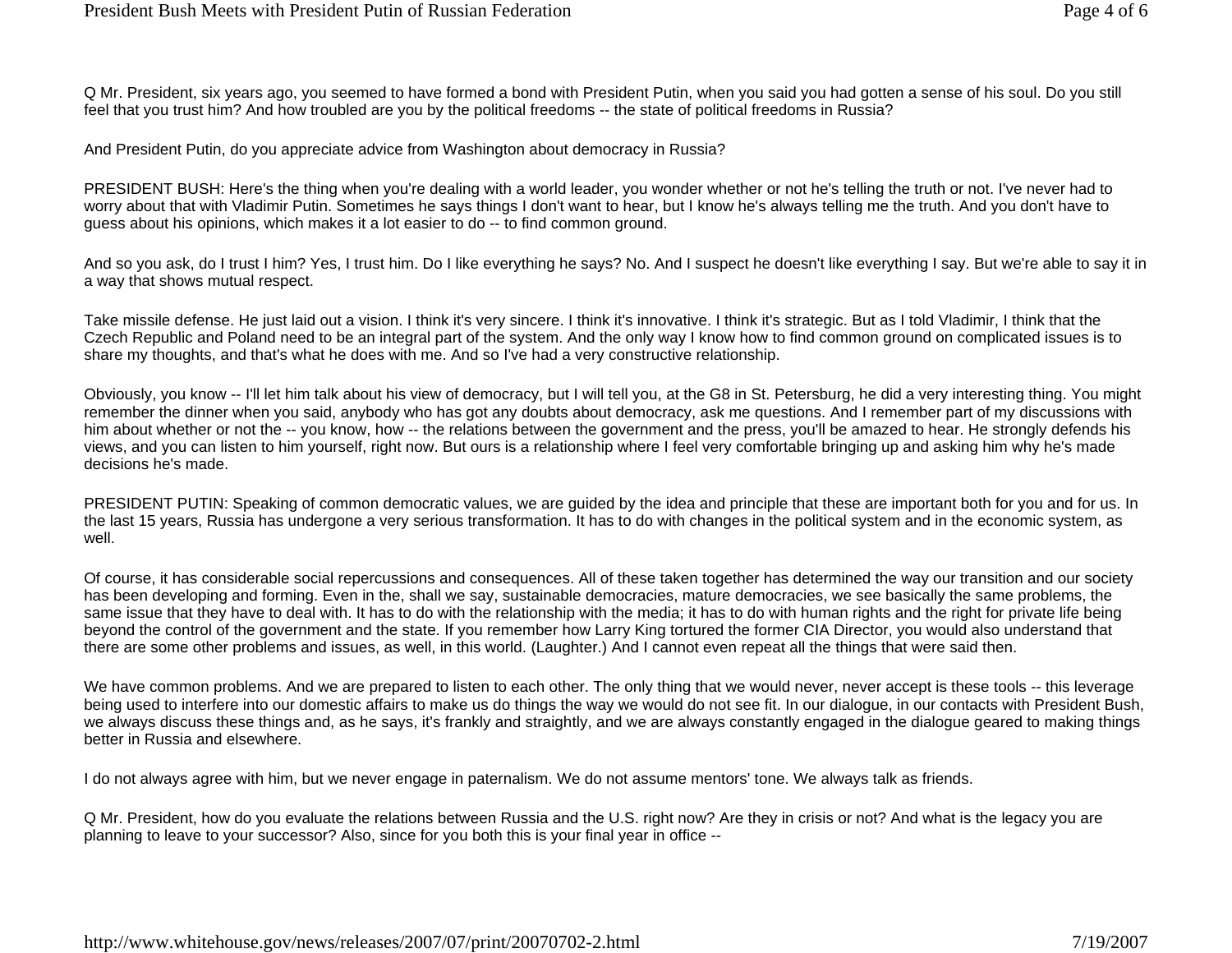PRESIDENT BUSH: Not mine. I've got more than a year. Anyway, nice try. (Laughter.)

Q Since 2008, election year for both of you, do you believe that -- are you going to meet after you are not Presidents any more, or is this your final meeting?

PRESIDENT BUSH: Thank you.

PRESIDENT PUTIN: I do believe that our relationship developed normally, not bad, and they are being strengthened every time we meet. And the relationship between Russia and the United States is entirely different than that between the United States and the Soviet Union. And we are not -- we do not look at each other through the sights of our weapons systems. And in this, I fully agree with my colleague, President Bush.

As for the future, as I already mentioned, we are now discussing a possibility of raising our relations to an entirely new level that would involve a very private and very, shall we say, sensitive dialogue on all issues related to the international security, including, of course, the missile defense issue.

If this is to happen, I would like to draw your attention to this. The relations between our two countries would be raised to an entirely new level. Gradually, our relations would become those of a strategic partnership nature. It would mean raising the level of our -- and improving the level of our interaction in the area of international security, thus leading to improved political interaction and cooperation with a final effect being, of course, evident in our economic relations and situation.

Well, basically, we may state that the deck has been dealt, and we are here to play. And I would very much hope that we are playing one and the same game.

PRESIDENT BUSH: I think we'll see each other in Australia. Secondly, I know we'll be talking on the phone, because there's a lot of issues that we are working together on, which is part of the legacy of this relationship, and that is that it's in the U.S. interest to keep close relations with Russia; and that when it comes to confronting real threats, such as nuclear proliferation or the threat of radicalism and extremism, Russia is a good, solid partner.

Russia has made some amazing progress in a very quick period of time. One of the first conversations I had with Vladimir Putin was about Soviet-era debt. This is a country with no debt. It's got solid reserves. It's a significant international player. It's got a growing middle class. For those old Russian hands who remember what it was like, there's an amazing transformation taking place. Is it perfect from the eyes of Americans? Not necessarily. Is the change real? Absolutely. And it's in our interests -- in the U.S. interests to have good, solid relations with Russia. And that's what Vladimir and I have worked hard to achieve.

And we're going to go continue those relations with a lunch. So thanks for coming.

PRESIDENT PUTIN: Of course we will continue our relations in the future. Today's fishing party demonstrated that we have a very similar -- we share the same passion -- that is, passion.

Q Is Cheney a member of the executive branch?

PRESIDENT BUSH: I didn't hear you.

http://www.whitehouse.gov/news/releases/2007/07/print/20070702-2.html 7/19/2007